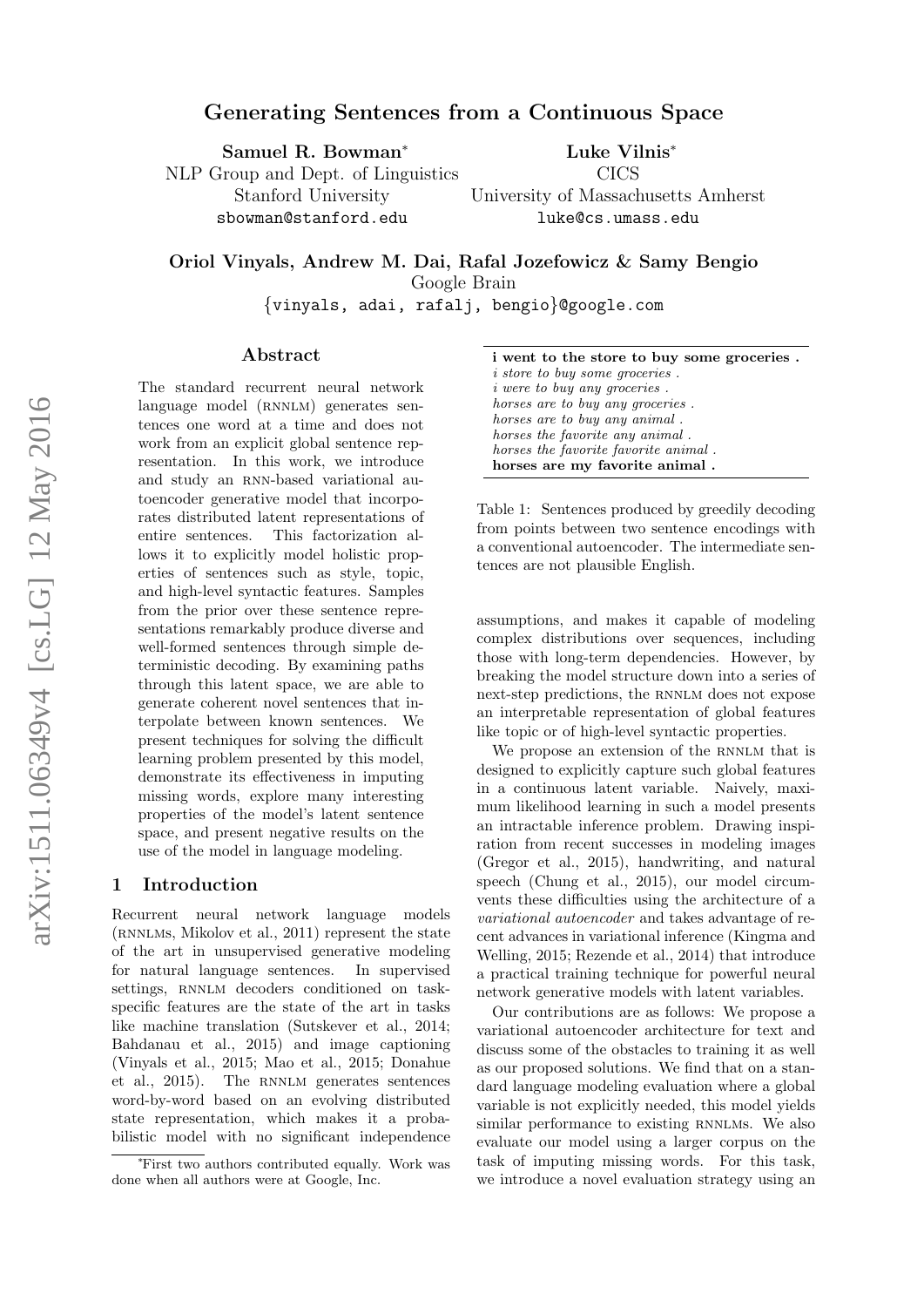adversarial classifier, sidestepping the issue of intractable likelihood computations by drawing inspiration from work on non-parametric two-sample tests and adversarial training. In this setting, our model's global latent variable allows it to do well where simpler models fail. We finally introduce several qualitative techniques for analyzing the ability of our model to learn high level features of sentences. We find that they can produce diverse, coherent sentences through purely deterministic decoding and that they can interpolate smoothly between sentences.

### 2 Background

#### 2.1 Unsupervised sentence encoding

A standard RNN language model predicts each word of a sentence conditioned on the previous word and an evolving hidden state. While effective, it does not learn a vector representation of the full sentence. In order to incorporate a continuous latent sentence representation, we first need a method to map between sentences and distributed representations that can be trained in an unsupervised setting. While no strong generative model is available for this problem, three non-generative techniques have shown promise: sequence autoencoders, skip-thought, and paragraph vector.

Sequence autoencoders have seen some success in pre-training sequence models for supervised downstream tasks [\(Dai and Le,](#page-8-7) [2015\)](#page-8-7) and in generating complete documents [\(Li et al.,](#page-8-8) [2015a\)](#page-8-8). An autoencoder consists of an encoder function  $\varphi_{enc}$  and a probabilistic decoder model  $p(x|\vec{z})$  $\varphi_{enc}(x)$ , and maximizes the likelihood of an example x conditioned on  $\vec{z}$ , the learned code for x. In the case of a sequence autoencoder, both encoder and decoder are RNNs and examples are token sequences.

Standard autoencoders are not effective at extracting for global semantic features. In Table [1,](#page-0-0) we present the results of computing a path or homotopy between the encodings for two sentences and decoding each intermediate code. The intermediate sentences are generally ungrammatical and do not transition smoothly from one to the other. This suggests that these models do not generally learn a smooth, interpretable feature system for sentence encoding. In addition, since these models do not incorporate a prior over  $\vec{z}$ , they cannot be used to assign probabilities to sentences or to sample novel sentences.

Two other models have shown promise in learning sentence encodings, but cannot be used in a generative setting: Skip-thought models [\(Kiros](#page-8-9) [et al.,](#page-8-9) [2015\)](#page-8-9) are unsupervised learning models that take the same model structure as a sequence autoencoder, but generate text conditioned on a neighboring sentence from the target text, instead

of on the target sentence itself. Finally, paragraph vector models [\(Le and Mikolov,](#page-8-10) [2014\)](#page-8-10) are non-recurrent sentence representation models. In a paragraph vector model, the encoding of a sentence is obtained by performing gradient-based inference on a prospective encoding vector with the goal of using it to predict the words in the sentence.

#### 2.2 The variational autoencoder

The variational autoencoder (VAE, [Kingma and](#page-8-6) [Welling,](#page-8-6) [2015;](#page-8-6) [Rezende et al.,](#page-9-2) [2014\)](#page-9-2) is a generative model that is based on a regularized version of the standard autoencoder. This model imposes a prior distribution on the hidden codes  $\vec{z}$  which enforces a regular geometry over codes and makes it possible to draw proper samples from the model using ancestral sampling.

The VAE modifies the autoencoder architecture by replacing the deterministic function  $\varphi_{enc}$  with a learned posterior *recognition model*,  $q(\vec{z}|x)$ . This model parametrizes an approximate posterior distribution over  $\vec{z}$  (usually a diagonal Gaussian) with a neural network conditioned on x. Intuitively, the vae learns codes not as single points, but as soft ellipsoidal regions in latent space, forcing the codes to fill the space rather than memorizing the training data as isolated codes.

If the VAE were trained with a standard autoencoder's reconstruction objective, it would learn to encode its inputs deterministically by making the variances in  $q(\vec{z}|x)$  vanishingly small [\(Raiko et al.,](#page-9-3) [2015\)](#page-9-3). Instead, the vae uses an objective which encourages the model to keep its posterior distributions close to a prior  $p(\vec{z})$ , generally a standard Gaussian ( $\mu = \vec{0}, \sigma = \vec{1}$ ). Additionally, this objective is a valid lower bound on the true log likelihood of the data, making the vae a generative model. This objective takes the following form:

<span id="page-1-0"></span>
$$
\mathcal{L}(\theta; x) = -\text{KL}(q_{\theta}(\vec{z}|x)||p(\vec{z})) \n+ \mathbb{E}_{q_{\theta}(\vec{z}|x)}[\log p_{\theta}(x|\vec{z})] \n\leq \log p(x) .
$$
\n(1)

This forces the model to be able to decode plausible sentences from every point in the latent space that has a reasonable probability under the prior.

In the experiments presented below using VAE models, we use diagonal Gaussians for the prior and posterior distributions  $p(\vec{z})$  and  $q(\vec{z}|x)$ , using the Gaussian reparameterization trick of [Kingma](#page-8-6) [and Welling](#page-8-6) [\(2015\)](#page-8-6). We train our models with stochastic gradient descent, and at each gradient step we estimate the reconstruction cost using a single sample from  $q(\vec{z}|x)$ , but compute the KL divergence term of the cost function in closed form, again following [Kingma and Welling](#page-8-6) [\(2015\)](#page-8-6).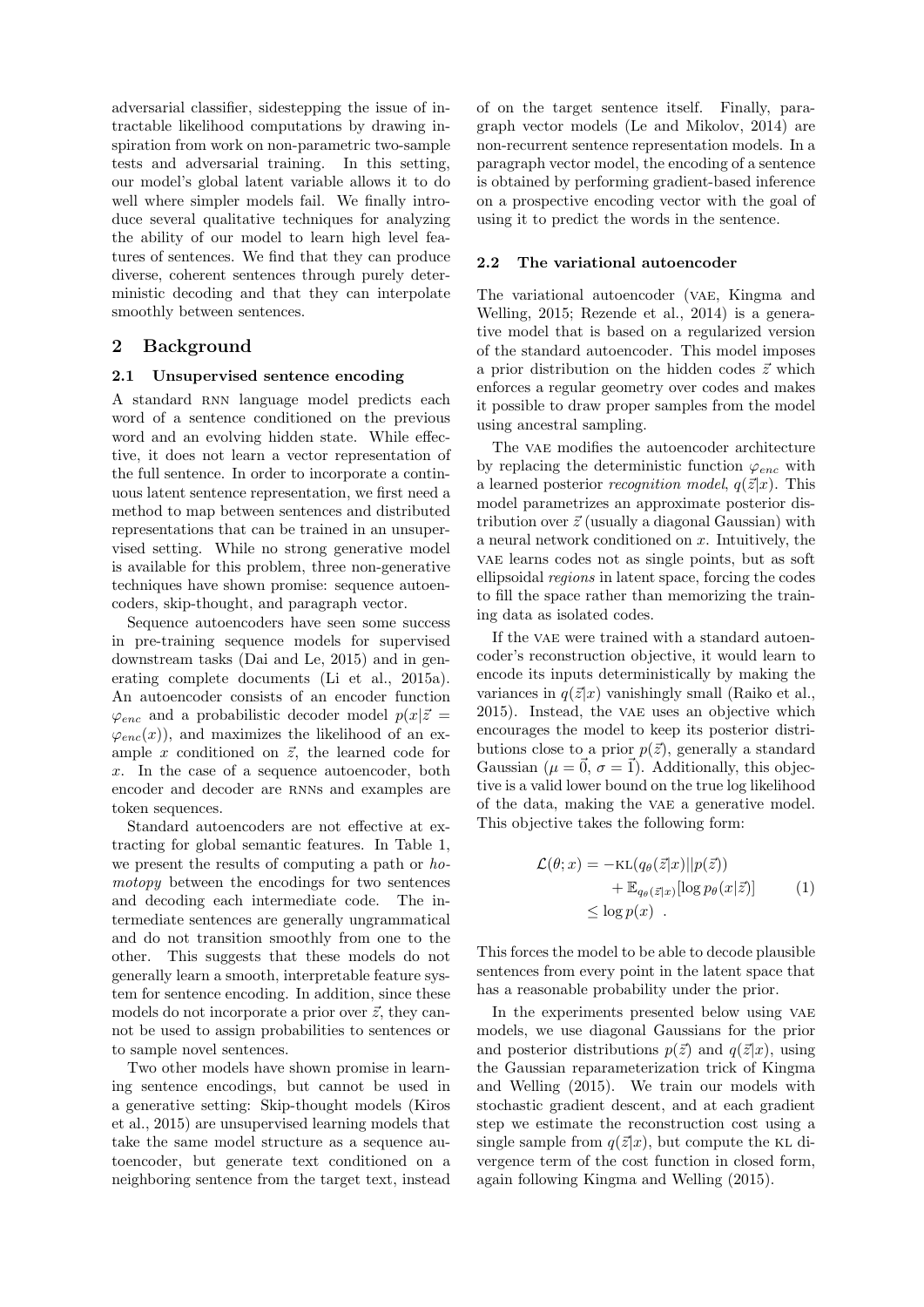<span id="page-2-0"></span>

Figure 1: The core structure of our variational autoencoder language model. Words are represented using a learned dictionary of embedding vectors.

#### 3 A VAE for sentences

We adapt the variational autoencoder to text by using single-layer LSTM RNNs [\(Hochreiter and](#page-8-11) [Schmidhuber,](#page-8-11) [1997\)](#page-8-11) for both the encoder and the decoder, essentially forming a sequence autoencoder with the Gaussian prior acting as a regularizer on the hidden code. The decoder serves as a special RNN language model that is conditioned on this hidden code, and in the degenerate setting where the hidden code incorporates no useful information, this model is effectively equivalent to an RNNLM. The model is depicted in Figure [1,](#page-2-0) and is used in all of the experiments discussed below.

We explored several variations on this architecture, including concatenating the sampled  $\vec{z}$  to the decoder input at every time step, using a softplus parametrization for the variance, and using deep feedforward networks between the encoder and latent variable and the decoder and latent variable. We noticed little difference in the model's performance when using any of these variations. However, when including feedforward networks between the encoder and decoder we found that it is necessary to use highway network layers [\(Srivas](#page-9-4)[tava et al.,](#page-9-4) [2015\)](#page-9-4) for the model to learn. We discuss hyperparameter tuning in the appendix.

We also experimented with more sophisticated recognition models  $q(\vec{z}|x)$ , including a multistep sampling model styled after DRAW [\(Gregor et al.,](#page-8-4) [2015\)](#page-8-4), and a posterior approximation using normalizing flows [\(Rezende and Mohamed,](#page-9-5) [2015\)](#page-9-5). However, we were unable to reap significant gains over our plain vae.

While the strongest results with VAEs to date have been on continuous domains like images, there has been some work on discrete sequences: a technique for doing this using RNN encoders and decoders, which shares the same high-level architecture as our model, was proposed under the name Variational Recurrent Autoencoder (VRAE) for the modeling of music in [Fabius and van Amersfoort](#page-8-12) [\(2014\)](#page-8-12). While there has been other work on including continuous latent variables in rnn-style models for modeling speech, handwriting, and music [\(Bayer and Osendorfer,](#page-8-13) [2015;](#page-8-13) [Chung et al.,](#page-8-5) [2015\)](#page-8-5), these models include separate latent variables per timestep and are unsuitable for our goal of modeling global features.

In a recent paper with goals similar to ours, [Miao et al.](#page-8-14) [\(2015\)](#page-8-14) introduce an effective VAEbased document-level language model that models texts as bags of words, rather than as sequences. They mention briefly that they have to train the encoder and decoder portions of the network in alternation rather than simultaneously, possibly as a way of addressing some of the issues that we discuss in Section [3.1.](#page-2-1)

#### <span id="page-2-1"></span>3.1 Optimization challenges

Our model aims to learn global latent representations of sentence content. We can quantify the degree to which our model learns global features by looking at the variational lower bound objective [\(1\)](#page-1-0). The bound breaks into two terms: the data likelihood under the posterior (expressed as cross entropy), and the kl divergence of the posterior from the prior. A model that encodes useful information in the latent variable  $\vec{z}$  will have a nonzero kl divergence term and a relatively small cross entropy term. Straightforward implementations of our VAE fail to learn this behavior: except in vanishingly rare cases, most training runs with most hyperparameters yield models that consistently set  $q(\vec{z}|x)$  equal to the prior  $p(\vec{z})$ , bringing the KL divergence term of the cost function to zero.

When the model does this, it is essentially behaving as an RNNLM. Because of this, it can express arbitrary distributions over the output sentences (albeit with a potentially awkward left-toright factorization) and can thereby achieve likelihoods that are close to optimal. Previous work on vaes for image modeling [\(Kingma and Welling,](#page-8-6) [2015\)](#page-8-6) used a much weaker independent pixel decoder model  $p(x|\vec{z})$ , forcing the model to use the global latent variable to achieve good likelihoods. In a related result, recent approaches to image generation that use LSTM decoders are able to do well without VAE-style global latent variables [\(Theis](#page-9-6) [and Bethge,](#page-9-6) [2015\)](#page-9-6).

This problematic tendency in learning is compounded by the LSTM decoder's sensitivity to subtle variation in the hidden states, such as that introduced by the posterior sampling process. This causes the model to initially learn to ignore  $\vec{z}$  and go after low hanging fruit, explaining the data with the more easily optimized decoder. Once this has happened, the decoder ignores the encoder and little to no gradient signal passes between the two, yielding an undesirable stable equilibrium with the kl cost term at zero. We propose two techniques to mitigate this issue.

KL cost annealing In this simple approach to this problem, we add a variable weight to the kl term in the cost function at training time. At the start of training, we set that weight to zero, so that the model learns to encode as much informa-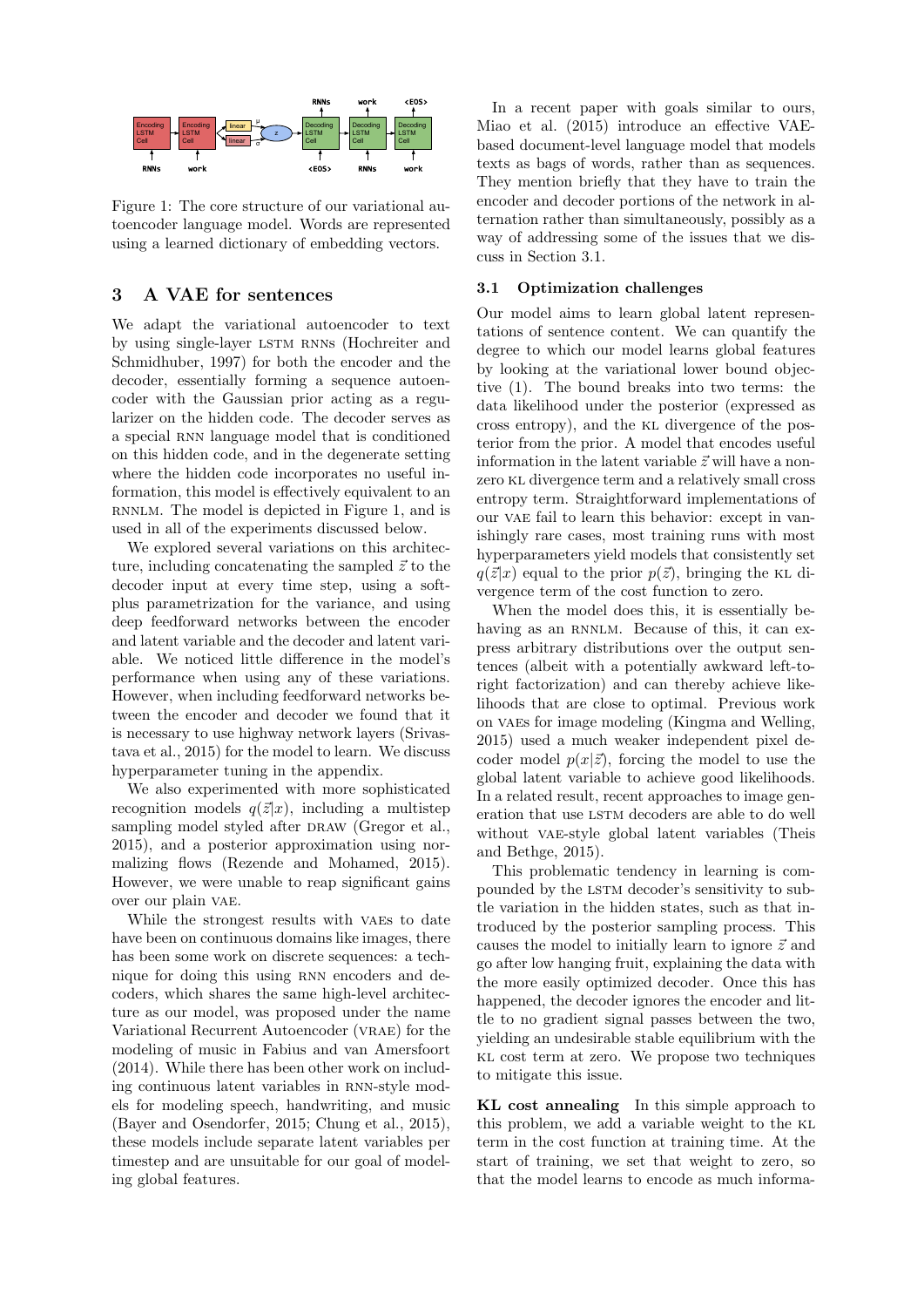<span id="page-3-0"></span>

Figure 2: The weight of the KL divergence term of variational lower bound according to a typical sigmoid annealing schedule plotted alongside the  $\frac{1}{2}$ (unweighted) value of the KL divergence term for our VAE on the Penn Treebank.

tion in  $\vec{z}$  as it can. Then, as training progresses, we gradually increase this weight, forcing the model to smooth out its encodings and pack them into the prior. We increase this weight until it reaches 1, at which point the weighted cost function is equivalent to the true variational lower bound. In this setting, we do not optimize the proper lower bound on the training data likelihood during the early stages of training, but we nonetheless see improvements on the value of that bound at convergence. This can be thought of as annealing from a vanilla autoencoder to a vae. The rate of this increase is tuned as a hyperparameter.

Figure [2](#page-3-0) shows the behavior of the kl cost term during the first 50k steps of training on Penn Treebank [\(Marcus et al.,](#page-8-15) [1993\)](#page-8-15) language modeling with kl cost annealing in place. This example reflects a pattern that we observed often: kl spikes early in training while the model can encode information in  $\vec{z}$  cheaply, then drops substantially once it begins paying the full kl divergence penalty, and finally slowly rises again before converging as the model learns to condense more information into  $\vec{z}$ .

Word dropout and historyless decoding In addition to weakening the penalty term on the encodings, we also experiment with weakening the decoder. As in RNNLMs and sequence autoencoders, during learning our decoder predicts each word conditioned on the ground-truth previous word. A natural way to weaken the decoder is to remove some or all of this conditioning information during learning. We do this by randomly replacing some fraction of the conditioned-on word tokens with the generic unknown word token unk. This forces the model to rely on the latent variable  $\vec{z}$  to make good predictions. This technique is a variant of word dropout [\(Iyyer et al.,](#page-8-16) [2015;](#page-8-16) [Kumar](#page-8-17) [et al.,](#page-8-17) [2015\)](#page-8-17), applied not to a feature extractor but to a decoder. We also experimented with standard dropout [\(Srivastava et al.,](#page-9-7) [2014\)](#page-9-7) applied to the input word embeddings in the decoder, but this did not help the model learn to use the latent variable.

This technique is parameterized by a keep rate  $k \in [0, 1]$ . We tune this parameter both for our vae and for our baseline RNNLM. Taken to the extreme of  $k = 0$ , the decoder sees no input, and is thus able to condition only on the number of words produced so far, yielding a model that is extremely limited in the kinds of distributions it can model without using  $\vec{z}$ .

# <span id="page-3-1"></span>4 Results: Language modeling

In this section, we report on language modeling experiments on the Penn Treebank in an effort to discover whether the inclusion of a global latent variable is helpful for this standard task. For this reason, we restrict our vae hyperparameter search to those models which encode a non-trivial amount in the latent variable, as measured by the kl divergence term of the variational lower bound.

Results We used the standard train–test split for the corpus, and report test set results in Table [2.](#page-4-0) The results shown reflect the training and test set performance of each model at the training step at which the model performs best on the development set. Our reported figures for the vae reflect the variational lower bound on the test likelihood, while for the RNNLMs, which can be evaluated exactly, we report the true test likelihood. This discrepancy puts the vae at a potential disadvantage.

In the standard setting, the vae performs slightly worse than the RNNLM baseline, though it does succeed in using the latent space to a limited extent: it has a reconstruction cost (99) better than that of the baseline RNNLM, but makes up for this with a kl divergence cost of 2. Training a vae in the standard setting without both word dropout and cost annealing reliably results in models with equivalent performance to the baseline RNNLM, and zero kl divergence.

To demonstrate the ability of the latent variable to encode the full content of sentences in addition to more abstract global features, we also provide numbers for an inputless decoder that does not condition on previous tokens, corresponding to a word dropout keep rate of 0. In this regime we can see that the variational lower bound contains a significantly larger kl term and shows a substantial improvement over the weakened RNNLM, which is essentially limited to using unigram statistics in this setting. While it is weaker than a standard decoder, the inputless decoder has the interesting property that its sentence generating process is fully differentiable. Advances in generative models of this kind could be promising as a means of generating text while using adversarial training methods, which require differentiable generators.

Even with the techniques described in the pre-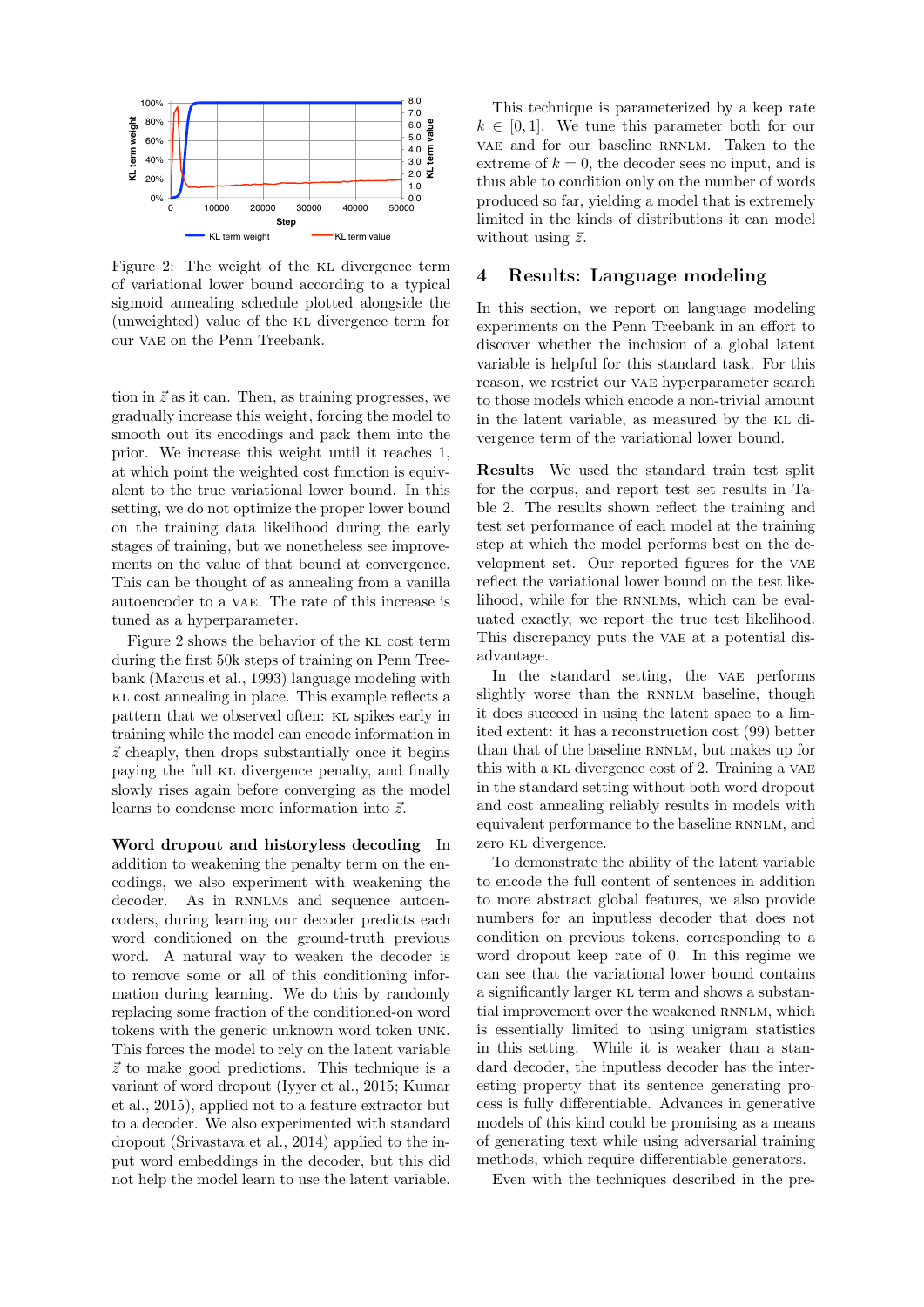<span id="page-4-0"></span>

| Model        | $\operatorname{Standard}$ |  |                                       | Inputless Decoder |                   |  |                                       |      |
|--------------|---------------------------|--|---------------------------------------|-------------------|-------------------|--|---------------------------------------|------|
|              |                           |  | Train NLL Train PPL Test NLL Test PPL |                   |                   |  | Train NLL Train PPL Test NLL Test PPL |      |
| <b>RNNLM</b> | $100 -$                   |  | $95 \quad 100 =$                      |                   | $116 \quad 135 =$ |  | $600 \quad 135 -$                     | >600 |
| <b>VAE</b>   | 98(2)                     |  | $100 \quad 101 \tag{2}$               | 119               | 120(15)           |  | 300 $125(15)$                         | 380  |

Table 2: Penn Treebank language modeling results, reported as negative log likelihoods and as perplexities. Lower is better for both metrics. For the vae, the KL term of the likelihood is shown in parentheses alongside the total likelihood.

vious section, including the inputless decoder, we were unable to train models for which the KL divergence term of the cost function dominates the reconstruction term. This suggests that it is still substantially easier to learn to factor the data distribution using simple local statistics, as in the RNNLM, such that an encoder will only learn to encode information in  $\vec{z}$  when that information cannot be effectively described by these local statistics.

# 5 Results: Imputing missing words

We claim that the our VAE's global sentence features make it especially well suited to the task of imputing missing words in otherwise known sentences. In this section, we present a technique for imputation and a novel evaluation strategy inspired by adversarial training. Qualitatively, we find that the vae yields more diverse and plausible imputations for the same amount of computation (see the examples given in Table [3\)](#page-5-0), but precise quantitative evaluation requires intractable likelihood computations. We sidestep this by introducing a novel evaluation strategy.

While the standard RNNLM is a powerful generative model, the sequential nature of likelihood computation and decoding makes it unsuitable for performing inference over unknown words given some known words (the task of imputation). Except in the special case where the unknown words all appear at the end of the decoding sequence, sampling from the posterior over the missing variables is intractable for all but the smallest vocabularies. For a vocabulary of size V, it requires  $O(V)$  runs of full RNN inference per step of Gibbs sampling or iterated conditional modes. Worse, because of the directional nature of the graphical model given by an RNNLM, many steps of sampling could be required to propagate information between unknown variables and the known downstream variables. The vae, while it suffers from the same intractability problems when sampling or computing map imputations, can more easily propagate information between all variables, by virtue of having a global latent variable and a tractable recognition model.

For this experiment and subsequent analysis, we train our models on the Books Corpus introduced in [Kiros et al.](#page-8-9) [\(2015\)](#page-8-9). This is a collection of text from 12k e-books, mostly fiction. The dataset,

after pruning, contains approximately 80m sentences. We find that this much larger amount of data produces more subjectively interesting generative models than smaller standard language modeling datasets. We use a fixed word dropout rate of 75% when training this model and all subsequent models unless otherwise specified. Our models (the vae and RNNLM) are trained as language models, decoding right-to-left to shorten the dependencies during learning for the VAE. We use 512 hidden units.

Inference method To generate imputations from the two models, we use beam search with beam size 15 for the RNNLM and approximate iterated conditional modes [\(Besag,](#page-8-18) [1986\)](#page-8-18) with 3 steps of a beam size 5 search for the vae. This allows us to compare the same amount of computation for both models. We find that breaking decoding for the vae into several sequential steps is necessary to propagate information among the variables. Iterated conditional modes is a technique for finding the maximum joint assignment of a set of variables by alternately maximizing conditional distributions, and is a generalization of "hard-em" algorithms like k-means [\(Kearns et al.,](#page-8-19) [1998\)](#page-8-19). For approximate iterated conditional modes, we first initialize the unknown words to the unk token. We then alternate assigning the latent variable to its mode from the recognition model, and performing constrained beam search to assign the unknown words. Both of our generative models are trained to decode sentences from right-to-left, which shortens the dependencies involved in learning for the vae, and we impute the final  $20\%$  of each sentence. This lets us demonstrate the advantages of the global latent variable in the regime where the RNNLM suffers the most from its inductive bias.

Adversarial evaluation Drawing inspiration from adversarial training methods for generative models as well as non-parametric two-sample tests [\(Goodfellow et al.,](#page-8-20) [2014;](#page-8-20) [Li et al.,](#page-8-21) [2015b;](#page-8-21) [Denton](#page-8-22) [et al.,](#page-8-22) [2015;](#page-8-22) [Gretton et al.,](#page-8-23) [2012\)](#page-8-23), we evaluate the imputed sentence completions by examining their distinguishability from the true sentence endings. While the non-differentiability of the discrete RNN decoder prevents us from easily applying the adversarial criterion at train time, we can define a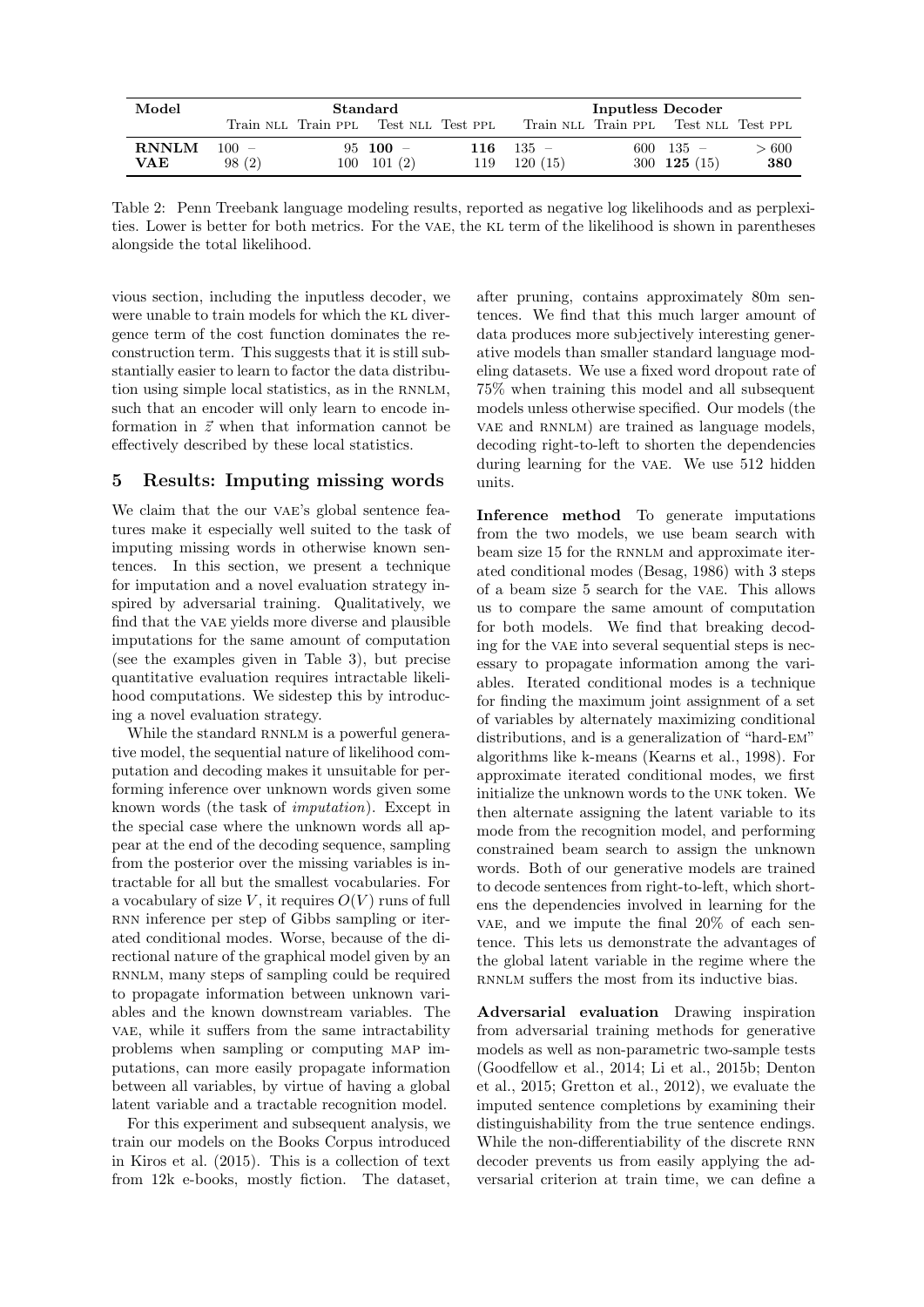<span id="page-5-0"></span>

| but now, as they parked out front and owen stepped out of the car, he could see<br><b>True:</b> that the transition was complete. <b>RNNLM:</b> it, " i said. <b>VAE:</b> through the driver 's door. |                                        |                  |
|-------------------------------------------------------------------------------------------------------------------------------------------------------------------------------------------------------|----------------------------------------|------------------|
| you kill him and his $\overline{\phantom{a}}$<br>True: $men$ .                                                                                                                                        | $RNNLM:$ . "                           | $VAE: brother$ . |
| not surprising, the mothers dont exactly see eye to eye with me<br><b>True:</b> on this matter.                                                                                                       | $RNNLM:$ , i said. $VAE:$ , right now. |                  |

Table 3: Examples of using beam search to impute missing words within sentences. Since we decode from right to left, note the stereotypical completions given by the RNNLM, compared to the VAE completions that often use topic data and more varied vocabulary.

<span id="page-5-1"></span>

| Model                   | Adv. Err. $(\%)$<br>Unigram | NLL<br><b>RNNLM</b> |       |
|-------------------------|-----------------------------|---------------------|-------|
| RNNLM (15 bm.)          | 28.32                       | 38.92               | 46.01 |
| VAE $(3x5 \text{ bm.})$ | 22.39                       | 35.59               | 46.14 |

Table 4: Results for adversarial evaluation of imputations. Unigram and LSTM numbers are the adversarial error (see text) and RNNLM numbers are the negative log-likelihood given to entire generated sentence by the RNNLM, a measure of sentence typicality. Lower is better on both metrics. The value is able to generate imputations that are significantly more difficult to distinguish from the true sentences.

very flexible test time evaluation by training a discriminant function to separate the generated and true sentences, which defines an adversarial error.

We train two classifiers: a bag-of-unigrams logistic regression classifier and an LSTM logistic regression classifier that reads the input sentence and produces a binary prediction after seeing the final eos token. We train these classifiers using early stopping on a 80/10/10 train/dev/test split of 320k sentences, constructing a dataset of 50% complete sentences from the corpus (positive examples) and 50% sentences with imputed completions (negative examples). We define the adversarial error as the gap between the ideal accuracy of the discriminator (50%, i.e. indistinguishable samples), and the actual accuracy attained.

Results As a consequence of this experimental setup, the RNNLM cannot choose anything outside of the top 15 tokens given by the rnn's initial unconditional distribution  $P(x_1|\text{Null})$  when producing the final token of the sentence, since it has not yet generated anything to condition on, and has a beam size of 15. Table [4](#page-5-1) shows that this weakness makes the RNNLM produce far less diverse samples than the vae and suffer accordingly versus the adversarial classifier. Additionally, we include the score given to the entire sentence with the imputed completion given a separate independently trained language model. The likelihood results are com-

parable, though the rnnlms favoring of generic high-probability endings such as "he said," gives it a slightly lower negative log-likelihood. Measuring the RNNLM likelihood of sentences themselves produced by an RNNLM is not a good measure of the power of the model, but demonstrates that the RNNLM can produce what it sees as highquality imputations by favoring typical local statistics, even though their repetitive nature produces easy failure modes for the adversarial classifier. Accordingly, under the adversarial evaluation our model substantially outperforms the baseline since it is able to efficiently propagate information bidirectionally through the latent variable.

# 6 Analyzing variational models

We now turn to more qualitative analysis of the model. Since our decoder model  $p(x|\vec{z})$  is a sophisticated RNNLM, simply sampling from the directed graphical model (first  $p(\vec{z})$  then  $p(x|\vec{z})$ ) would not tell us much about how much of the data is being explained by each of the latent space and the decoder. Instead, for this part of the evaluation, we sample from the Gaussian prior, but use a greedy deterministic decoder for  $p(x|\vec{z})$ , the RNNLM conditioned on  $\vec{z}$ . This allows us to get a sense of how much of the variance in the data distribution is being captured by the distributed vector  $\vec{z}$  as opposed to the decoder. Interestingly, these results qualitatively demonstrate that large amounts of variation in generated language can be achieved by following this procedure. In the appendix, we provide some results on small text classification tasks.

#### 6.1 Analyzing the impact of word dropout

For this experiment, we train on the Books Corpus and test on a held out 10k sentence test set from that corpus. We find that train and test set performance are very similar. In Figure [3,](#page-6-0) we examine the impact of word dropout on the variational lower bound, broken down into kl divergence and cross entropy components. We drop out words with the specified keep rate at training time, but supply all words as inputs at test time except in the 0% setting.

We do not re-tune the hyperparameters for each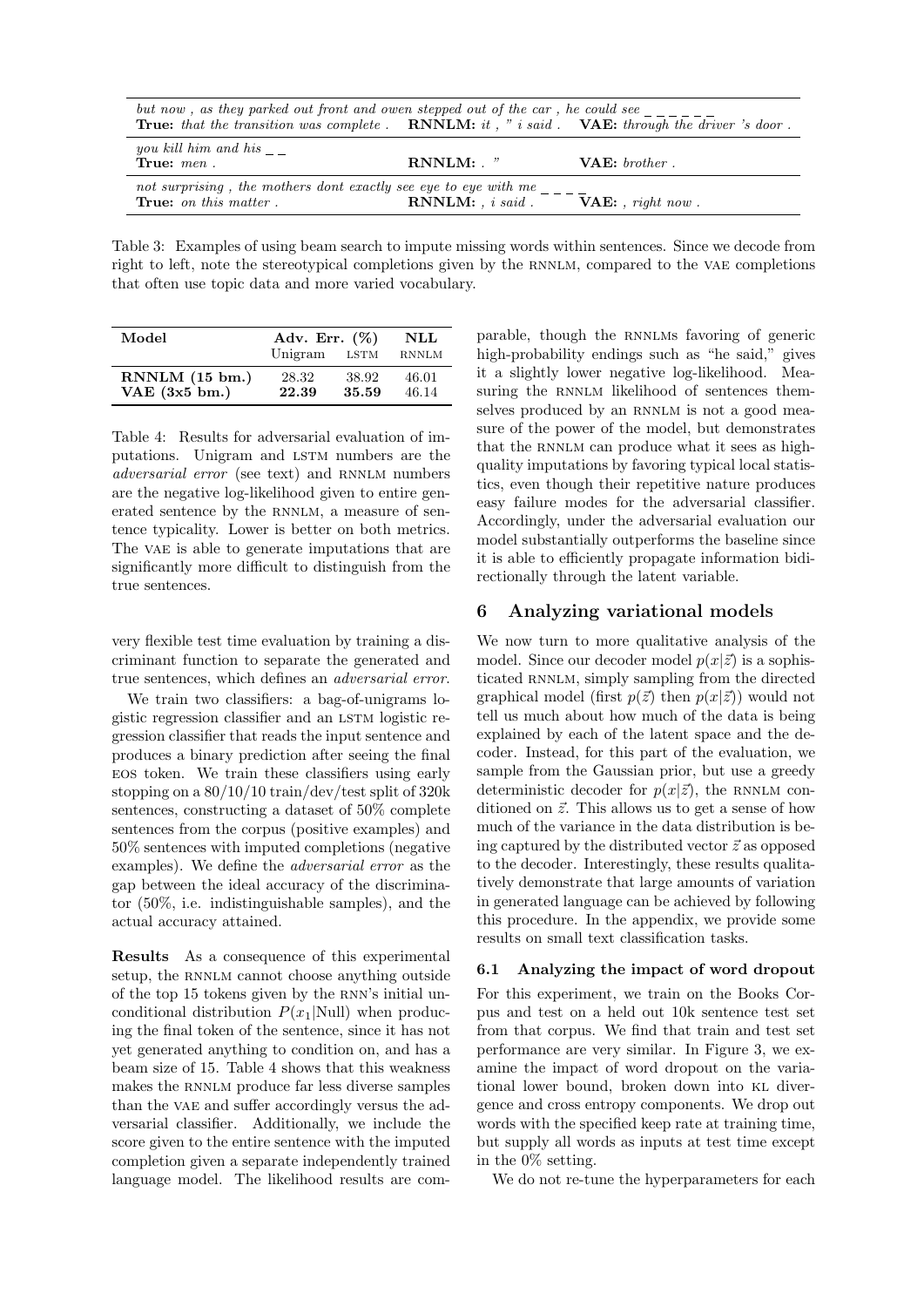<span id="page-6-1"></span>

| $100\%$ word keep                                                                                                        | 75\% word keep                                                                                        |
|--------------------------------------------------------------------------------------------------------------------------|-------------------------------------------------------------------------------------------------------|
| " no, " he said.<br>" thank you, " he said.                                                                              | " love you, too."<br>she put her hand on his shoulder and followed him<br>to the door.                |
| $50\%$ word keep                                                                                                         | $0\%$ word keep                                                                                       |
| " maybe two or two."<br>she laughed again, once again, once again, and<br>thought about it for a moment in long silence. | <i>i i</i> hear some of of of<br><i>i</i> was noticed that she was holding the in in of the<br>the in |

Table 5: Samples from a model trained with varying amounts of word dropout. We sample a vector from the Gaussian prior and apply greedy decoding to the result. Note that diverse samples can be achieved using a purely deterministic decoding procedure. Once we use reach a purely inputless decoder in the 0% setting, however, the samples cease to be plausible English sentences.

<span id="page-6-2"></span>

| he had been unable to conceal the fact that there was a logical explanation for his inability to<br>alter the fact that they were supposed to be on the other side of the house.                  |
|---------------------------------------------------------------------------------------------------------------------------------------------------------------------------------------------------|
| with a variety of pots strewn scattered across the vast expanse of the high ceiling, a vase of<br>colorful flowers adorned the tops of the rose petals littered the floor and littered the floor. |
| atop the circular dais perched atop the gleaming marble columns began to emerge from atop the<br>stone dais, perched atop the dais.                                                               |

Table 6: Greedily decoded sentences from a model with 75% word keep probability, sampling from lower-likelihood areas of the latent space. Note the consistent topics and vocabulary usage.

<span id="page-6-0"></span>

function as word dropout increases. 100% 3.059872 0.000953 3.060872 0.000953 3.059872 0.000953 3.060872 0.000953 3.060872 0.000953 3.060872 0.000 Figure 3: The values of the two terms of the cost

run, which results in the model with no dropout encoding very little information in  $\vec{z}$  (i.e., the KL component is small). We can see that as we lower the keep rate for word dropout, the amount of information stored in the latent variable increases, and the overall likelihood of the model degrades somewhat. Results from the Section [4](#page-3-1) indicate that a model with no latent variable would degrade in performance significantly more in the presence of heavy word dropout.

We also qualitatively evaluate samples, to demonstrate that the increased KL allows meaningful sentences to be generated purely from continuous sampling. Since our decoder model  $p(x|\vec{z})$  is a sophisticated RNNLM, simply sampling from the directed graphical model (first  $p(\vec{z})$  then  $p(x|\vec{z})$ ) would not tell us about how much of the data is being explained by the learned vector vs. the language model. Instead, for this part of the qualitative evaluation, we sample from the Gaussian prior, but use a greedy deterministic decoder for  $x$ ,

taking each token  $x_t = \text{argmax}_{x_t} p(x_t | x_{0,\ldots,t-1}, \vec{z}).$ This allows us to get a sense of how much of the variance in the data distribution is being captured by the distributed vector  $\vec{z}$  as opposed to by local language model dependencies.

These results, shown in Table [5,](#page-6-1) qualitatively demonstrate that large amounts of variation in generated language can be achieved by following this procedure. At the low end, where very little of the variance is explained by  $\vec{z}$ , we see that greedy decoding applied to a Gaussian sample does not produce diverse sentences. As we increase the amount of word dropout and force  $\vec{z}$  to encode more information, we see the sentences become more varied, but past a certain point they begin to repeat words or show other signs of ungrammaticality. Even in the case of a fully dropped-out decoder, the model is able to capture higher-order statistics not present in the unigram distribution.

Additionally, in Table [6](#page-6-2) we examine the effect of using lower-probability samples from the latent Gaussian space for a model with a 75% word keep rate. We find lower-probability samples by applying an approximately volume-preserving transformation to the Gaussian samples that stretches some eigenspaces by up to a factor of 4. This has the effect of creating samples that are not too improbable under the prior, but still reach into the tails of the distribution. We use a random linear transformation, with matrix elements drawn from a uniform distribution from  $[-c, c]$ , with c chosen to give the desired properties (0.1 in our experi-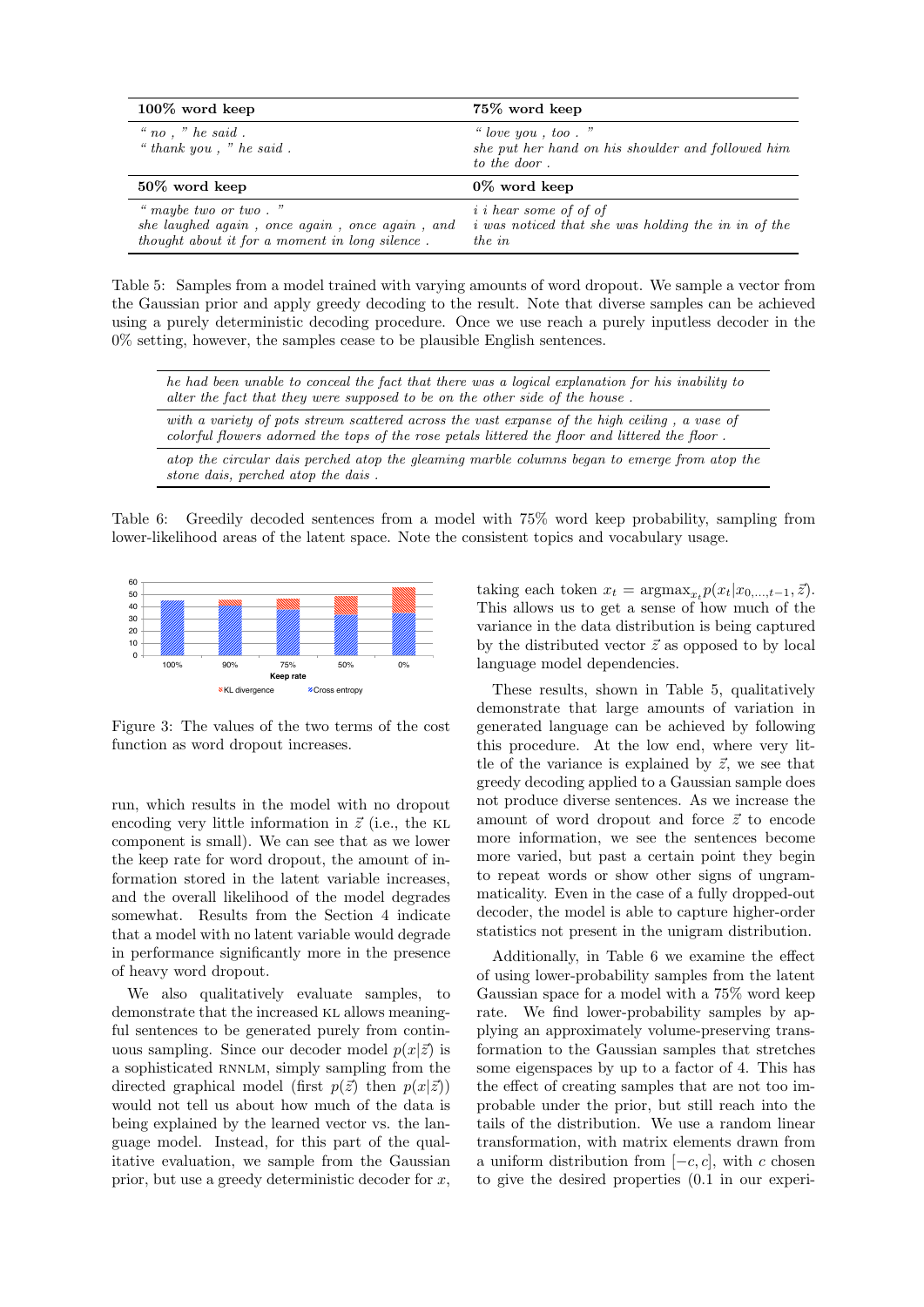<span id="page-7-0"></span>

| <b>INPUT</b> | we looked out at the setting sun.         | i went to the kitchen.             | how are you doing?  |
|--------------|-------------------------------------------|------------------------------------|---------------------|
| MEAN         | they were laughing at the same time.      | <i>i</i> went to the kitchen.      | what are you doing? |
| SAMP. 1      | ill see you in the early morning.         | $i$ went to my apartment.          | " are you sure?     |
| SAMP. 2      | <i>i</i> looked up at the blue sky.       | <i>i</i> looked around the room.   | what are you doing? |
|              | SAMP. $3$ it was down on the dance floor. | <i>i</i> turned back to the table. | what are you doing? |

Table 7: Three sentences which were used as inputs to the vae, presented with greedy decodes from the mean of the posterior distribution, and from three samples from that distribution.

<span id="page-7-1"></span>" i want to talk to you . "  $\lq\lq\lq\lq$  is want to be with you . "i do n't want to be with you." i do n't want to be with you . she did n't want to be with him . he was silent for a long moment . he was silent for a moment . it was quiet for a moment . it was dark and cold .

there was a pause . it was my turn .

Table 8: Paths between pairs of random points in vae space: Note that intermediate sentences are grammatical, and that topic and syntactic structure are usually locally consistent.

ments). Here we see that the sentences are far less typical, but for the most part are grammatical and maintain a clear topic, indicating that the latent variable is capturing a rich variety of global features even for rare sentences.

#### 6.2 Sampling from the posterior

In addition to generating unconditional samples, we can also examine the sentences decoded from the posterior vectors  $p(z|x)$  for various sentences x. Because the model is regularized to produce distributions rather than deterministic codes, it does not exactly memorize and round-trip the input. Instead, we can see what the model considers to be similar sentences by examining the posterior samples in Table [7.](#page-7-0) The codes appear to capture information about the number of tokens and parts of speech for each token, as well as topic information. As the sentences get longer, the fidelity of the round-tripped sentences decreases.

#### 6.3 Homotopies

The use of a variational autoencoder allows us to generate sentences using greedy decoding on continuous samples from the space of codes. Additionally, the volume-filling and smooth nature of the code space allows us to examine for the first time a concept of homotopy (linear interpolation) between sentences. In this context, a homotopy between two codes  $\vec{z}_1$  and  $\vec{z}_2$  is the set of points on the line between them, inclusive,  $\vec{z}(t) = \vec{z}_1 * (1-t) + \vec{z}_2 * t$ for  $t \in [0, 1]$ . Similarly, the homotopy between two

sentences decoded (greedily) from codes  $\vec{z}_1$  and  $\vec{z}_2$ is the set of sentences decoded from the codes on the line. Examining these homotopies allows us to get a sense of what neighborhoods in code space look like – how the autoencoder organizes information and what it regards as a continuous deformation between two sentences.

While a standard non-variational RNNLM does not have a way to perform these homotopies, a vanilla sequence autoencoder can do so. As mentioned earlier in the paper, if we examine the homotopies created by the sequence autoencoder in Table [1,](#page-0-0) though, we can see that the transition between sentences is sharp, and results in ungrammatical intermediate sentences. This gives evidence for our intuition that the VAE learns representations that are smooth and "fill up" the space.

In Table [8](#page-7-1) (and in additional tables in the appendix) we can see that the codes mostly contain syntactic information, such as the number of words and the parts of speech of tokens, and that all intermediate sentences are grammatical. Some topic information also remains consistent in neighborhoods along the path. Additionally, sentences with similar syntax and topic but flipped sentiment valence, e.g. "the pain was unbearable" vs. "the thought made me smile", can have similar embeddings, a phenomenon which has been observed with single-word embeddings (for example the vectors for "bad" and "good" are often very similar due to their similar distributional characteristics).

# 7 Conclusion

This paper introduces the use of a variational autoencoder for natural language sentences. We present novel techniques that allow us to train our model successfully, and find that it can effectively impute missing words. We analyze the latent space learned by our model, and find that it is able to generate coherent and diverse sentences through purely continuous sampling and provides interpretable homotopies that smoothly interpolate between sentences.

We hope in future work to investigate factorization of the latent variable into separate style and content components, to generate sentences conditioned on extrinsic features, to learn sentence embeddings in a semi-supervised fashion for language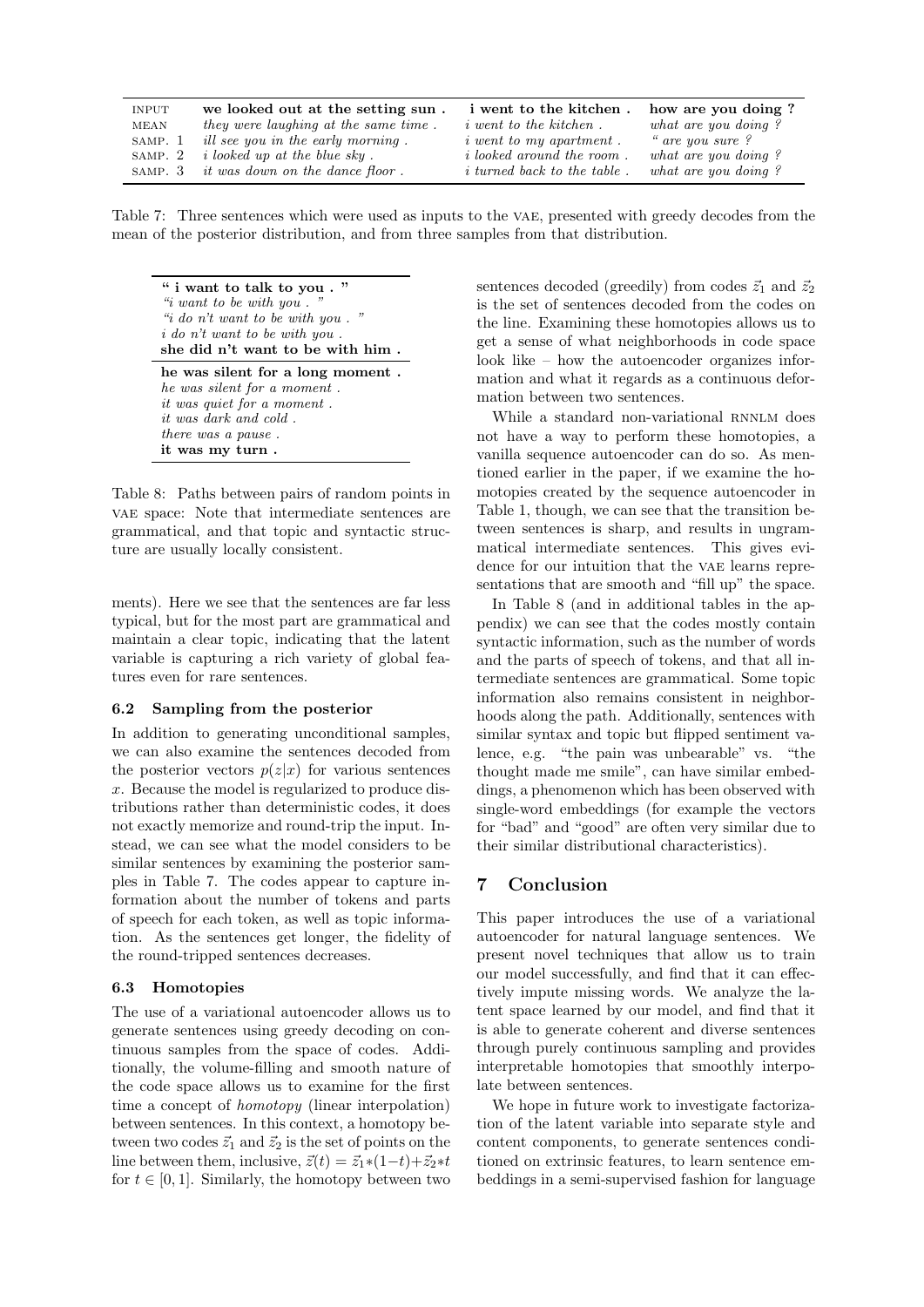understanding tasks like textual entailment, and to go beyond adversarial evaluation to a fully adversarial training objective.

# References

- <span id="page-8-1"></span>Dzmitry Bahdanau, Kyunghyun Cho, and Yoshua Bengio. 2015. Neural machine translation by jointly learning to align and translate. In Proc. ICLR.
- <span id="page-8-13"></span>Justin Bayer and Christian Osendorfer. 2015. Learning stochastic recurrent networks. arXiv preprint arXiv:1411.7610 .
- <span id="page-8-18"></span>Julian Besag. 1986. On the statistical analysis of dirty pictures. Journal of the Royal Statistical Society Series B (Methodological) pages 48–259.
- <span id="page-8-5"></span>Junyoung Chung, Kyle Kastner, Laurent Dinh, Kratarth Goel, Aaron Courville, and Yoshua Bengio. 2015. A recurrent latent variable model for sequential data. In Proc. NIPS.
- <span id="page-8-7"></span>Andrew M. Dai and Quoc V. Le. 2015. Semisupervised sequence learning. In Proc. NIPS.
- <span id="page-8-22"></span>Emily Denton, Soumith Chintala, Arthur Szlam, and Rob Fergus. 2015. Deep generative image models using a laplacian pyramid of adversarial networks. In Proc. NIPS.
- <span id="page-8-24"></span>Bill Dolan, Chris Quirk, and Chris Brockett. 2004. Unsupervised construction of large paraphrase corpora: Exploiting massively parallel news sources. In Proceedings of the 20th international conference on Computational Linguistics. Association for Computational Linguistics, page 350.
- <span id="page-8-3"></span>Jeff Donahue, Lisa Anne Hendricks, Sergio Guadarrama, Marcus Rohrbach, Subhashini Venugopalan, Kate Saenko, and Trevor Darrell. 2015. Long-term recurrent convolutional networks for visual recognition and description. In Proc. CVPR.
- <span id="page-8-12"></span>Otto Fabius and Joost R. van Amersfoort. 2014. Variational recurrent auto-encoders. arXiv preprint arXiv:1412.6581.
- <span id="page-8-20"></span>Ian Goodfellow, Jean Pouget-Abadie, Mehdi Mirza, Bing Xu, David Warde-Farley, Sherjil Ozair, Aaron Courville, and Yoshua Bengio. 2014. Generative adversarial nets. In Proc. NIPS.
- <span id="page-8-4"></span>Karol Gregor, Ivo Danihelka, Alex Graves, and Daan Wierstra. 2015. DRAW: A recurrent neural network for image generation. In Proc. ICML.
- <span id="page-8-23"></span>Arthur Gretton, Karsten M Borgwardt, Malte J Rasch, Bernhard Schölkopf, and Alexander Smola. 2012. A kernel two-sample test. JMLR 13(1):723–773.
- <span id="page-8-11"></span>Sepp Hochreiter and Jürgen Schmidhuber. 1997. Long short-term memory. Neural computation 9(8).
- <span id="page-8-16"></span>Mohit Iyyer, Varun Manjunatha, Jordan Boyd-Graber, and Hal Daumé III. 2015. Deep unordered composition rivals syntactic methods for text classification. In Proc. ACL.
- <span id="page-8-19"></span>Michael Kearns, Yishay Mansour, and Andrew Y Ng. 1998. An information-theoretic analysis of hard and soft assignment methods for clustering. In Learning in graphical models, Springer, pages 495–520.
- <span id="page-8-26"></span>Yoon Kim. 2014. Convolutional neural networks for sentence classification. EMNLP .
- <span id="page-8-6"></span>Diederik P. Kingma and Max Welling. 2015. Autoencoding variational bayes. In Proc. ICLR.
- <span id="page-8-9"></span>Ryan Kiros, Yukun Zhu, Ruslan Salakhutdinov, Richard S Zemel, Antonio Torralba, Raquel Urtasun, and Sanja Fidler. 2015. Skip-thought vectors. arXiv preprint arXiv:1506.06726.
- <span id="page-8-17"></span>Ankit Kumar, Ozan Irsoy, Jonathan Su, James Bradbury, Robert English, Brian Pierce, Peter Ondruska, Ishaan Gulrajani, and Richard Socher. 2015. Ask me anything: Dynamic memory networks for natural language processing. arXiv preprint arXiv:1506.07285.
- <span id="page-8-10"></span>Quoc V. Le and Tomáš Mikolov. 2014. Distributed representations of sentences and documents. In Proc. ICML.
- <span id="page-8-8"></span>Jiwei Li, Minh-Thang Luong, and Dan Jurafsky. 2015a. A hierarchical neural autoencoder for paragraphs and documents. In Proc. ACL.
- <span id="page-8-25"></span>Xin Li and Dan Roth. 2002. Learning question classifiers. In Proceedings of the 19th international conference on Computational linguistics-Volume 1. Association for Computational Linguistics, pages 1–7.
- <span id="page-8-21"></span>Yujia Li, Kevin Swersky, and Richard Zemel. 2015b. Generative moment matching networks. In Proc. ICML.
- <span id="page-8-2"></span>Junhua Mao, Wei Xu, Yi Yang, Jiang Wang, Zhiheng Huang, and Alan Yuille. 2015. Deep captioning with multimodal recurrent neural networks (m-RNN). In Proc. ICLR.
- <span id="page-8-15"></span>Mitchell P Marcus, Mary Ann Marcinkiewicz, and Beatrice Santorini. 1993. Building a large annotated corpus of English: The Penn Treebank. Computational linguistics 19(2):313–330.
- <span id="page-8-14"></span>Yishu Miao, Lei Yu, and Phil Blunsom. 2015. Neural variational inference for text processing. arXiv preprint arXiv:1511.06038 .
- <span id="page-8-0"></span>Tomáš Mikolov, Stefan Kombrink, Lukáš Burget, Jan Honza Černockỳ, and Sanjeev Khudanpur. 2011. Extensions of recurrent neural network language model. In Proc. ICASSP.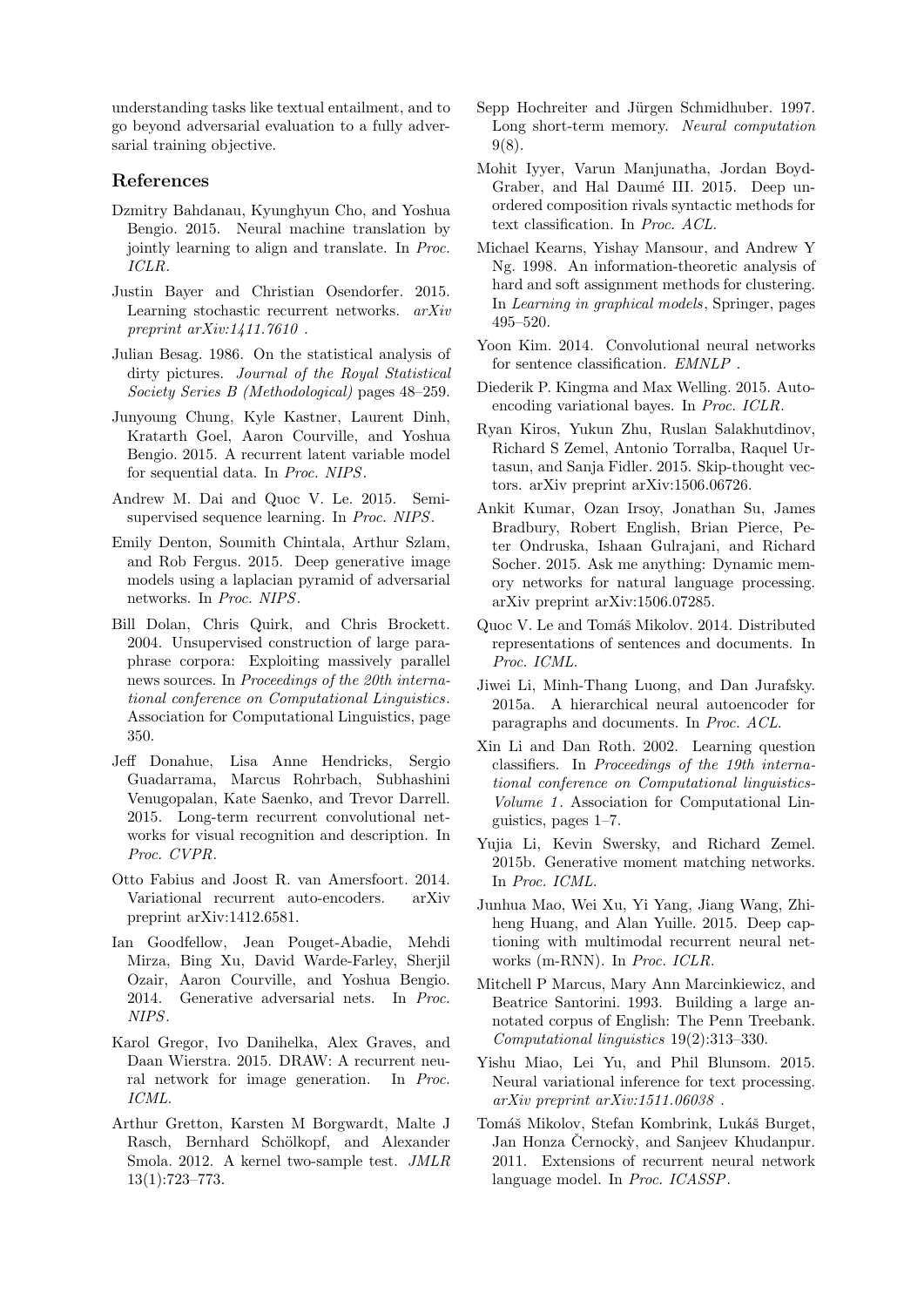- <span id="page-9-3"></span>Tapani Raiko, Mathias Berglund, Guillaume Alain, and Laurent Dinh. 2015. Techniques for learning binary stochastic feedforward neural networks. In Proc. ICLR.
- <span id="page-9-5"></span>Danilo J. Rezende and Shakir Mohamed. 2015. Variational inference with normalizing flows. In Proc. ICML.
- <span id="page-9-2"></span>Danilo J. Rezende, Shakir Mohamed, and Daan Wierstra. 2014. Stochastic backpropagation and approximate inference in deep generative models. In Proc. ICML.
- <span id="page-9-11"></span>Jasper Snoek, Hugo Larochelle, and Ryan P. Adams. 2012. Practical Bayesian optimization of machine learning algorithms. In Proc. NIPS.
- <span id="page-9-9"></span>Richard Socher, Eric H Huang, Jeffrey Pennin, Christopher D Manning, and Andrew Y Ng. 2011. Dynamic pooling and unfolding recursive autoencoders for paraphrase detection. In Advances in Neural Information Processing Systems. pages 801–809.
- <span id="page-9-7"></span>Nitish Srivastava, Geoffrey Hinton, Alex Krizhevsky, Ilya Sutskever, and Ruslan Salakhutdinov. 2014. Dropout: A simple way to prevent neural networks from overfitting. JMLR 15(1):1929–1958.
- <span id="page-9-4"></span>Rupesh Kumar Srivastava, Klaus Greff, and Jürgen Schmidhuber. 2015. Training very deep networks. In Proc. NIPS.
- <span id="page-9-0"></span>Ilya Sutskever, Oriol Vinyals, and Quoc V. Le. 2014. Sequence to sequence learning with neural networks. In Proc. NIPS.
- <span id="page-9-6"></span>Lucas Theis and Matthias Bethge. 2015. Generative image modeling using spatial LSTMs. In Proc. NIPS.
- <span id="page-9-1"></span>Oriol Vinyals, Alexander Toshev, Samy Bengio, and Dumitru Erhan. 2015. Show and tell: A neural image caption generator. In Proc. CVPR.
- <span id="page-9-10"></span>Han Zhao, Zhengdong Lu, and Pascal Poupart. 2015. Self-adaptive hierarchical sentence model. IJCAI .

# Text classification

In order to further examine the the structure of the representations discovered by the VAE, we conduct classification experiments on paraphrase detection and question type classification. We train a vae with a hidden state size of 1200 hidden units on the Books Corpus, and use the posterior mean of the model as the extracted sentence vector. We train classifiers on these means using the same experimental protocol as [Kiros et al.](#page-8-9) [\(2015\)](#page-8-9).

<span id="page-9-8"></span>

| Method                 | Accuracy | F1   |
|------------------------|----------|------|
| Feats                  | 73.2     |      |
| $RAE+DP$               | 72.6     |      |
| $RAE + \text{feats}$   | 74.2     |      |
| $RAE+DP+feats$         | 76.8     | 83.6 |
| ST                     | 73.0     | 81.9 |
| Bi-st                  | 71.2     | 81.2 |
| Combine-sт             | 73.0     | 82.0 |
| VAE                    | 72.9     | 81.4 |
| $VAE + \text{feats}$   | 75.0     | 82.4 |
| $VAE+combine-ST$       | 74.8     | 82.3 |
| Feats+combine-ST       | 75.8     | 83.0 |
| $VAE+combine-ST+feats$ | 76.9     | 83.8 |

Table 9: Results for the msr Paraphrase Corpus.

Paraphrase detection For the task of paraphrase detection, we use the Microsoft Research Paraphrase Corpus [\(Dolan et al.,](#page-8-24) [2004\)](#page-8-24). We compute features from the sentence vectors of sentence pairs in the same way as [Kiros et al.](#page-8-9) [\(2015\)](#page-8-9), concatenating the elementwise products and the absolute value of the elementwise differences of the two vectors. We train an  $\ell_2$ -regularized logistic regression classifier and tune the regularization strength using cross-validation.

We present results in Table [9](#page-9-8) and compare to several previous models for this task. Feats is the lexicalized baseline from [Socher et al.](#page-9-9) [\(2011\)](#page-9-9). RAE uses the recursive autoencoder from that work, and DP adds their dynamic pooling step to calculate pairwise features. ST uses features from the unidirectional skip-thought model,  $bi$ -s $T$  uses bidirectional skip-thought, and *combine*-st uses the concatenation of those features. We also experimented with concatenating lexical features and the two types of distributed features.

We found that our features performed slightly worse than skip-thought features by themselves and slightly better than recursive autoencoder features, and were complementary and yielded strong performance when simply concatenated with the skip-thought features.

Question classification We also conduct experiments on the TREC Question Classification dataset of [Li and Roth](#page-8-25) [\(2002\)](#page-8-25). Following [Kiros](#page-8-9) [et al.](#page-8-9) [\(2015\)](#page-8-9), we train an  $\ell_2$ -regularized softmax classifier with 10-fold cross-validation to set the regularization. Note that using a linear classifier like this one may disadvantage our representations here, since the Gaussian distribution over hidden codes in a vae is likely to discourage linear separability.

We present results in Table [10.](#page-10-0) Here, AE is a plain sequence autoencoder. We compare with results from a bag of word vectors (CBOW, [Zhao](#page-9-10) [et al.,](#page-9-10)  $2015$ ) and skip-thought ( $ST$ ). We also com-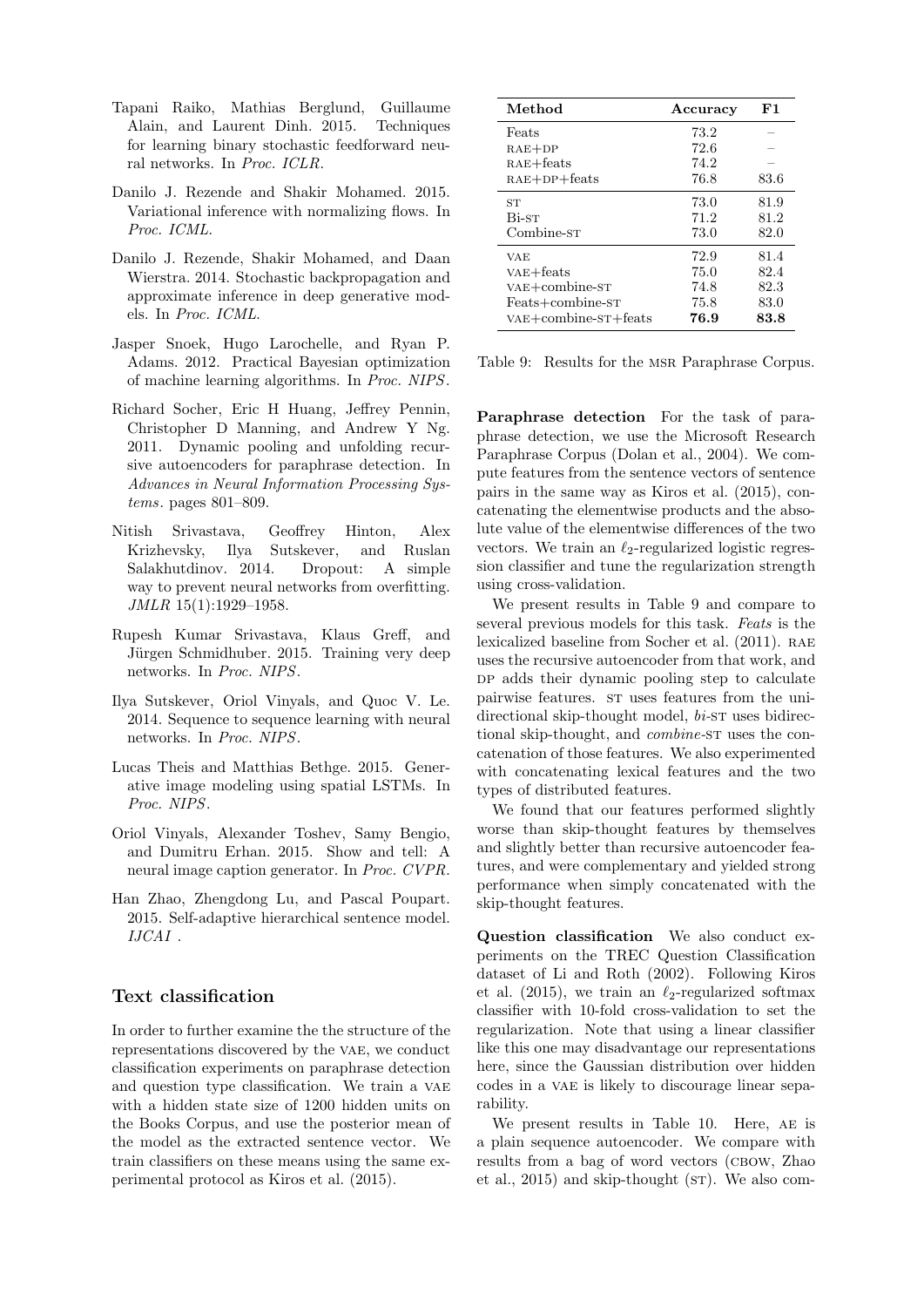<span id="page-10-0"></span>

| Method          | Accuracy |
|-----------------|----------|
| ST              | 91.4     |
| Bi-st           | 89.4     |
| Combine-sт      | 92.2     |
| ΑE              | 84.2     |
| VAE             | 87.0     |
| CBOW            | 87.3     |
| VAE, combine-ST | 92.0     |
| <b>RNN</b>      | 90.2     |
| CNN             | 93.6     |

Table 10: Results for TREC Question Classification.

pare with an rnn classifier [\(Zhao et al.,](#page-9-10) [2015\)](#page-9-10) and a cnn classifier [\(Kim,](#page-8-26) [2014\)](#page-8-26) both of which, unlike our model, are optimized end-to-end. We were not able to make the vae codes perform better than CBOW in this case, but they did outperform features from the sequence autoencoder. Skipthought performed quite well, possibly because the skip-thought training objective of next sentence prediction is well aligned to this task: it essentially trains the model to generate sentences that address implicit open questions from the narrative of the book. Combining the two representations did not give any additional performance gain over the base skip-thought model.

# Hyperparameter tuning

We extensively tune the hyperparameters of each model using an automatic Bayesian hyperparameter tuning algorithm (based on [Snoek et al.,](#page-9-11) [2012\)](#page-9-11) over development set data. We run the model with each set of hyperpameters for 10 hours, operating 12 experiments in parallel, and choose the best set of hyperparameters after 200 runs. Results for our language modeling experiments are reported in Table [11](#page-11-0) on the next page.

# Additional homotopies

Table [12,](#page-11-1) on the next page, shows additional homotopies from our model. We observe that intermediate sentences are almost always grammatical, and often contain consistent topic, vocabulary and syntactic information in local neighborhoods as they interpolate between the endpoint sentences. Because the model is trained on fiction, including romance novels, the topics are often rather dramatic.